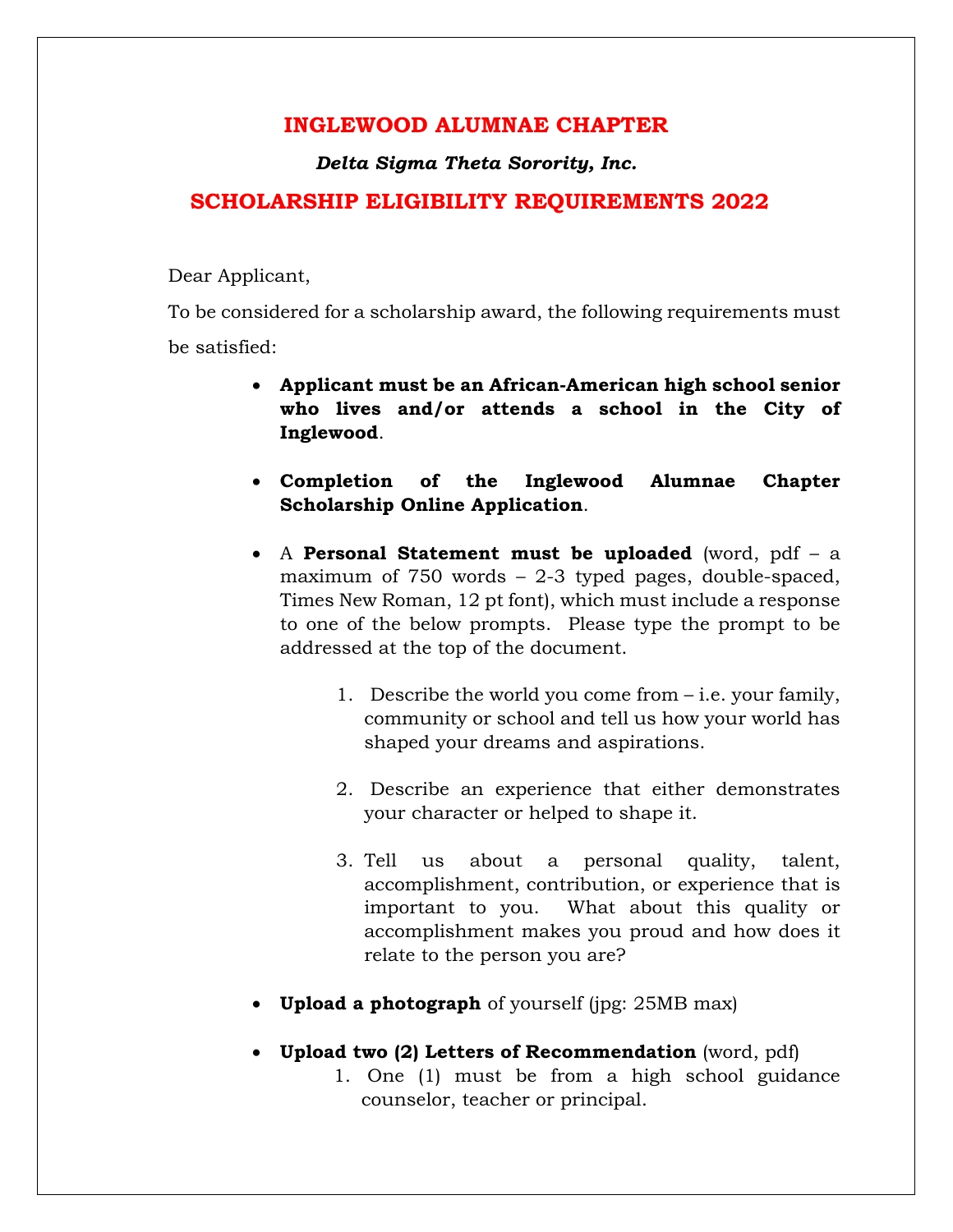2. One (1) must be from a community service representative.

Letters of Recommendation must be typed and on official letterhead and cannot come from family members. Letters should come from individuals who know you well and can attest to your character, leadership ability, commitment to community service and/or academic achievement.

- **Have a cumulative Grade Point Average (GPA) of at least 3.0 on a 4.0 scale, or 4.0 on a 5.0 scale.**
- Mail in an official high school transcript in a sealed envelope with an official school stamp.
- The address on the transcript must match the address on the application.
- Transcripts must include final Fall Semester grades.

Interviews for applicants who meet all of the requirements will be conducted in April 2022. It is mandatory that all applicants participate in the Interview process.

Scholarship recipients will be presented with their scholarship award on a date to be determined and based on COVID contact guidelines.

Scholarship awards will be distributed to the school financial aid office in October 2022 upon verification of enrollment in a four-year college or university.

Thank you very much for your interest in receiving a scholarship from the Inglewood Alumnae Chapter of Delta Sigma Theta Sorority, Inc.

\*\*\*\***DEADLINE FOR THE SUBMISSION OF THE SCHOLARSHIP APPLICATION AND REQUIRED DOCUMENTS IS March 31, 2022 @ 11:59PM.**

**\*\*\*\*DEADLINE FOR TRANSCRIPTS TO BE RECEIVED OR POSTMARKED IS March 31, 2022.**

**\*\*\*\*LATE OR INCOMPLETE APPLICATIONS WILL NOT BE CONSIDERED FOR A SCHOLARSHIP AWARD.**

**Mail Transcripts to: Delta Sigma Theta Sorority, Inc.**

 **Inglewood Alumnae Chapter, Scholarship Committee**

 **P.O. Box 881855**

 **Los Angeles, CA 90009**